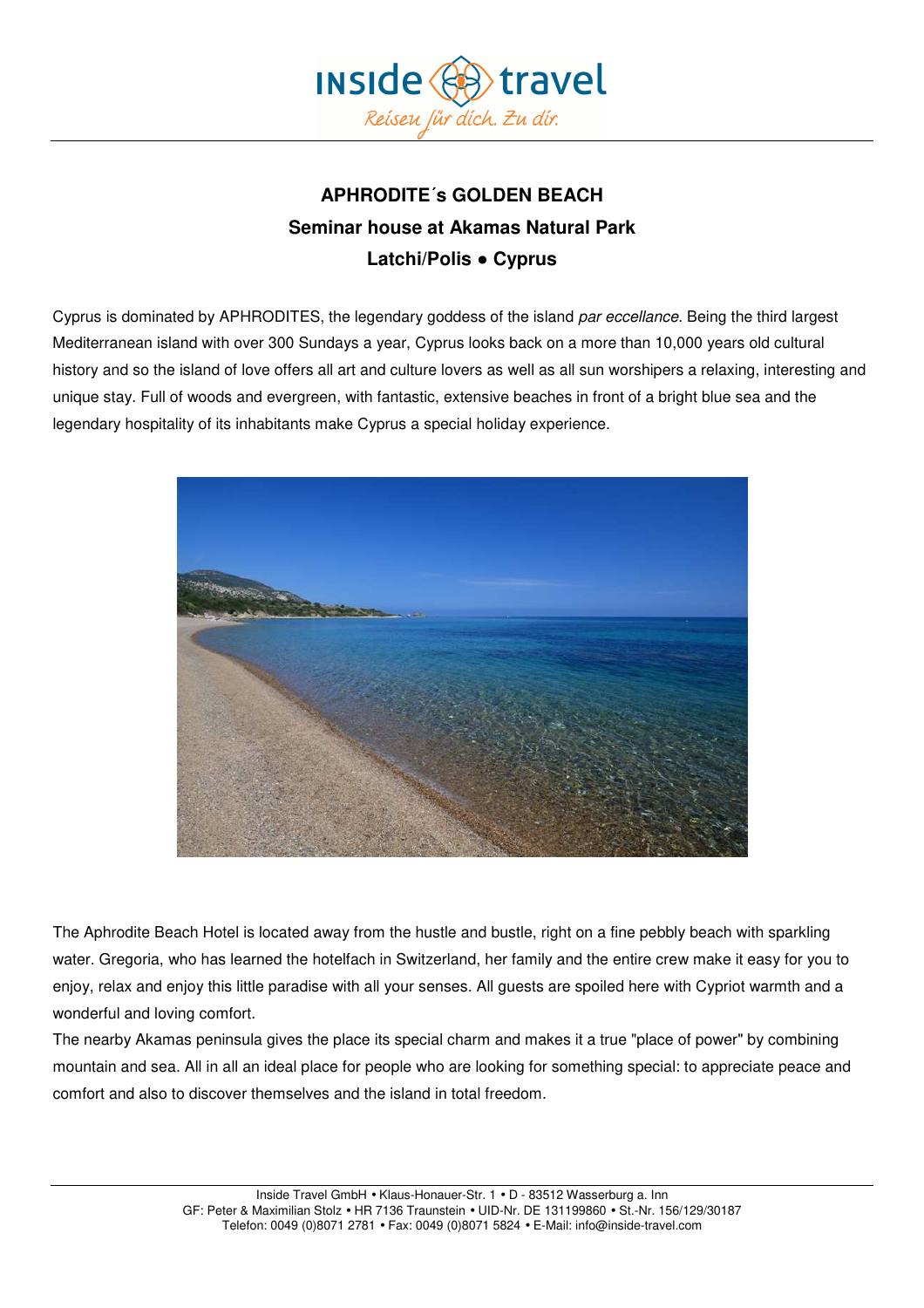



You will find 74 comfortable and spacious rooms, all of them provided with shower, toilet, balcony or terrace, most of them with side view over the sea. The daily room cleaning is very much appreciated by our guests. Each room is provided with an air conditioning system that allows both to lower and to warm up the temperature. In the open space of the arrival hall there is the reception, a bar and a chill-lounge with internet access. Meals are taken on the terrace with view of the sea: in the mornings with view over the turquoise sea, in the evenings with the sunset and glittering lights. The mostly cypriot dishes are prepared daily and fresh. The abundant and varied buffet offers a great selection for vegetarians, as well as lovers of meat and fish. Upon request it is possible to prepare food for a specific diet. During the day you can go into one of the many town taverns that are located nearby and have a small snack or also fresh fish and meat.